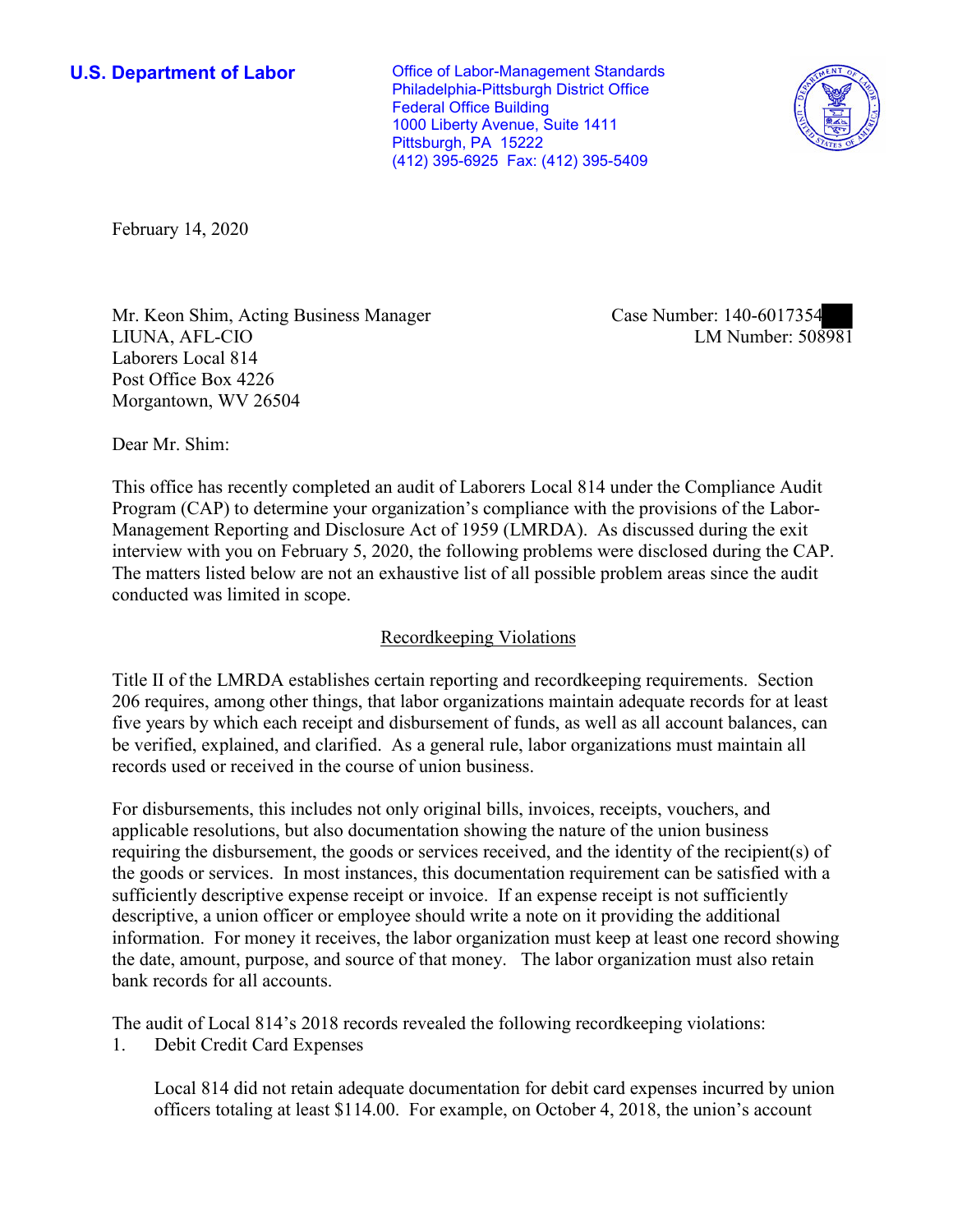was debited for \$64.00 for parking expenses associated with travel by Secretary Treasurer Chris Graham and Vice President Carl Shiflett but no receipts were found in union records.

As noted above, labor organizations must retain original receipts, bills, and vouchers for all disbursements. The president and treasurer (or corresponding principal officers) of your union, who are required to sign your union's LM report, are responsible for properly maintaining union records.

## 2. Meal Expenses

 fulfill the recordkeeping requirement of LMRDA Section 206. Local 814 did not maintain itemized receipts for meal expenses totaling at least [\\$2,143.00](https://2,143.00). For example, a charge at Jimmy John's in the amount of \$140.00 on March 8, 2018, for a membership meeting, was not itemized. The union must maintain itemized receipts provided by restaurants to officers and employees. These itemized receipts are necessary to determine if such disbursements are for union business purposes and to sufficiently

 charges. Also, the records retained must identify the names of the restaurants where the In addition, union records of meal expenses must include written explanations of the union business conducted and the full names and titles of all persons who incurred the restaurant officers or employees incurred meal expenses.

### 3. Lost Wages

Local 814 did not retain adequate documentation for lost wage reimbursement payments to union officers on at least nine occasions. The union must maintain records in support of lost wage claims that identify each date lost wages were incurred, the number of hours lost on each date, the applicable rate of pay, and a description of the union business conducted. Overall, the OLMS audit found that Local 814 was utilizing a Salary/Lost Wage Expense Voucher that contained the required information.

 that contained a sample of an expense voucher Local 814 may use to satisfy this During the exit interview, I provided a compliance tip sheet, *Union Lost Time Payments*, requirement. The sample identifies the type of information and documentation that the local must maintain for lost wages and other officer expenses.

 Based on your assurance that Local 814 will retain adequate documentation in the future, OLMS will take no further enforcement action at this time regarding the above violations.

# Reporting Violations

 Labor Organization Annual Report (Form LM-2) filed by Local 814 for the fiscal year ended December 31, 2018 was deficient in the following area: The audit disclosed a violation of LMRDA Section 201(b), which requires labor organizations to file annual financial reports accurately disclosing their financial condition and operations. The